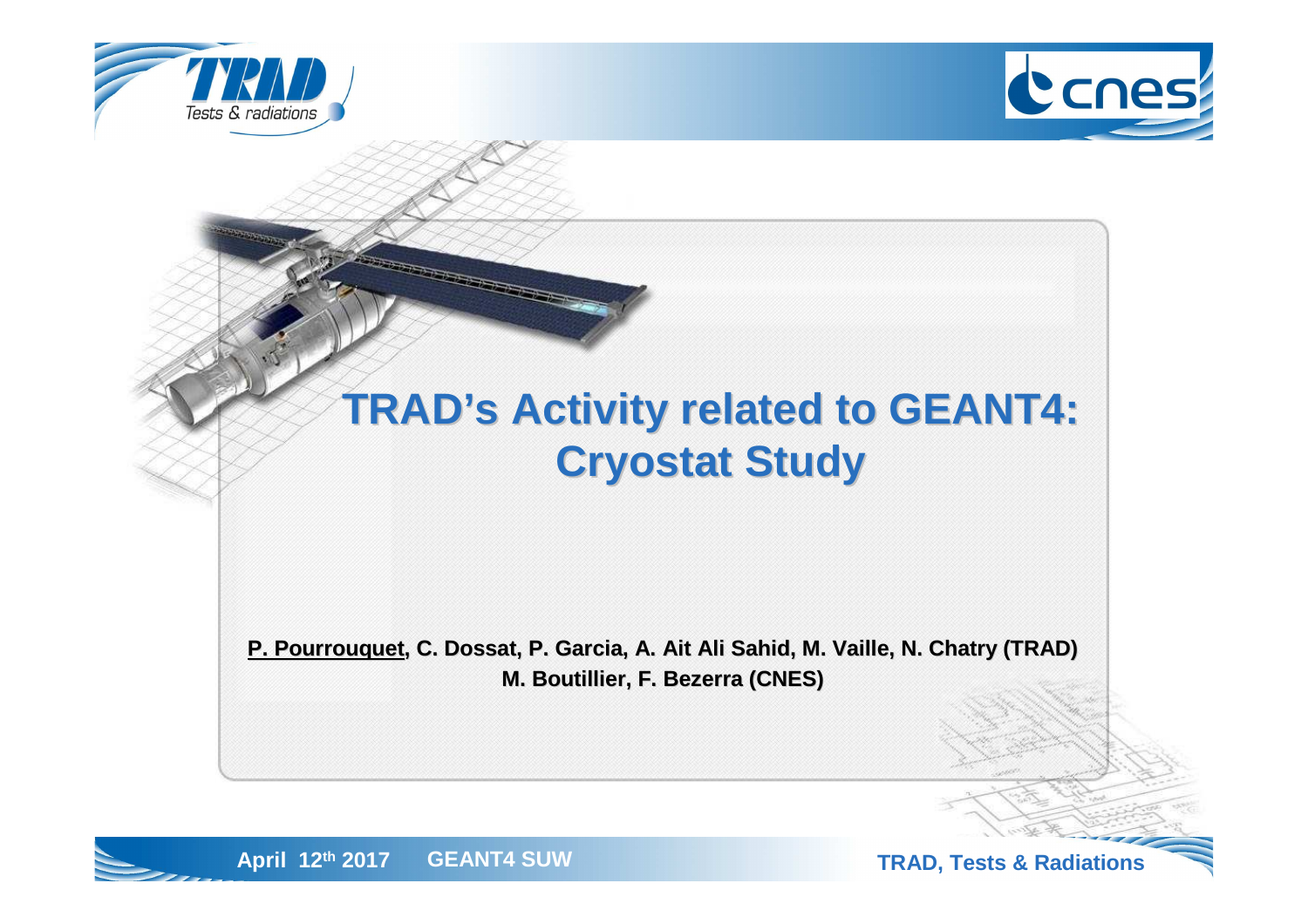

#### $\overline{\phantom{a}}$  **CNES needs to perform proton irradiation tests at cryogenic temperature on space components:**

- **Use of CNES's cryostat to reach 80K**
- $\mathcal{L}_{\mathcal{A}}$  **This may induce perturbations compared to a normal test**
	- **Parts of the cryostat couldmodify the proton beam(glass window)**
	- **Study of possible activation(may create safetyand delay issues)**



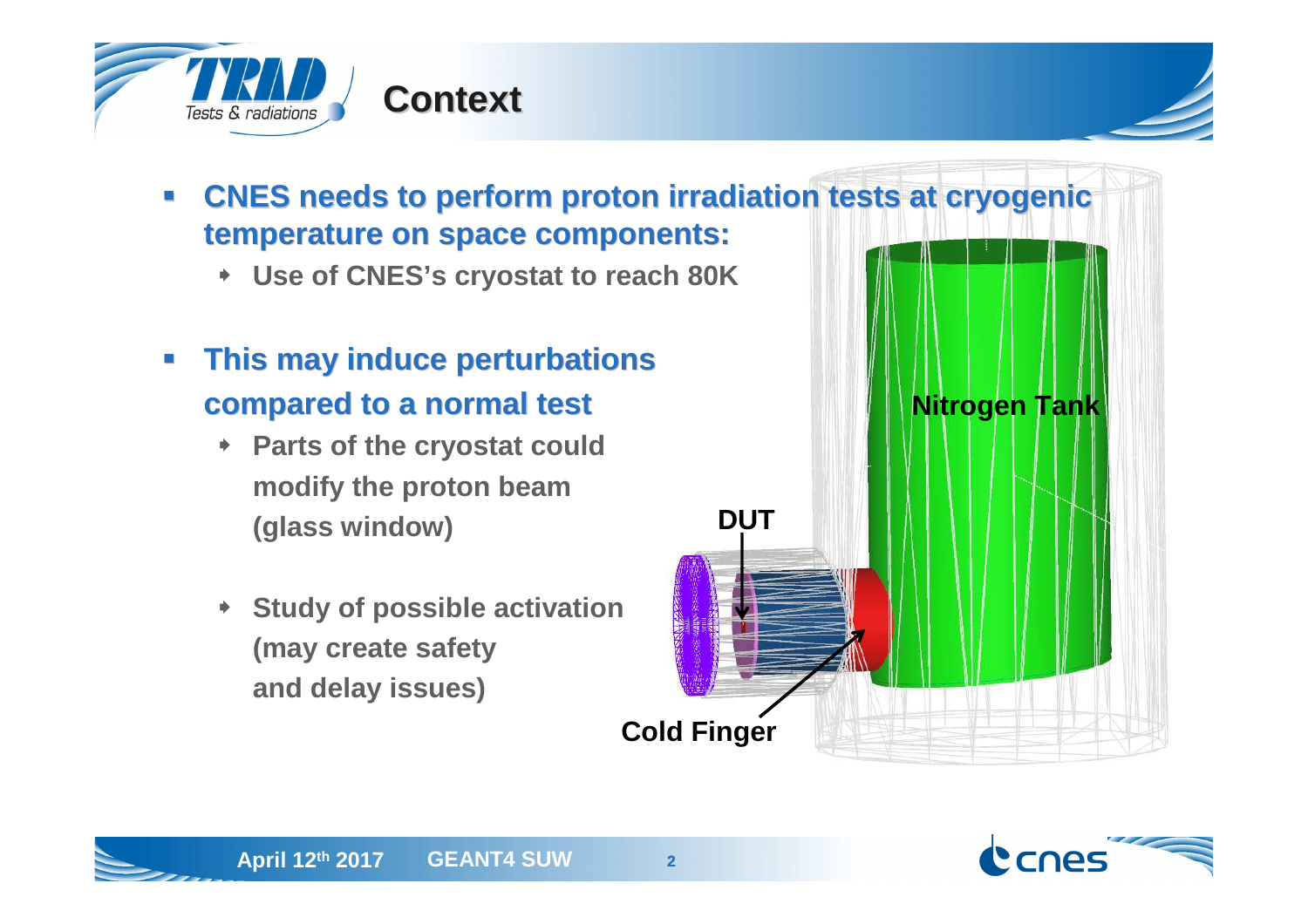

### **Feasibility study of cryogenic tests for high energy protons using a cryostat funded by CNES performed by TRAD**

#### $\mathcal{L}$ **Need of a chain of tools:**

- **FASTRAD® for cryostat modeling,**
- **GEANT4 for dose and transmitted spectra calculation in different cryostat volumes including Devices Under Test (DUT) inside the cryostat,**
- **FISPACT for activation calculation,**
- **RAYXPERT® for radio protection calculation.**

#### $\mathcal{L}_{\mathcal{A}}$  **Calculation validation by comparisons with measurement values**



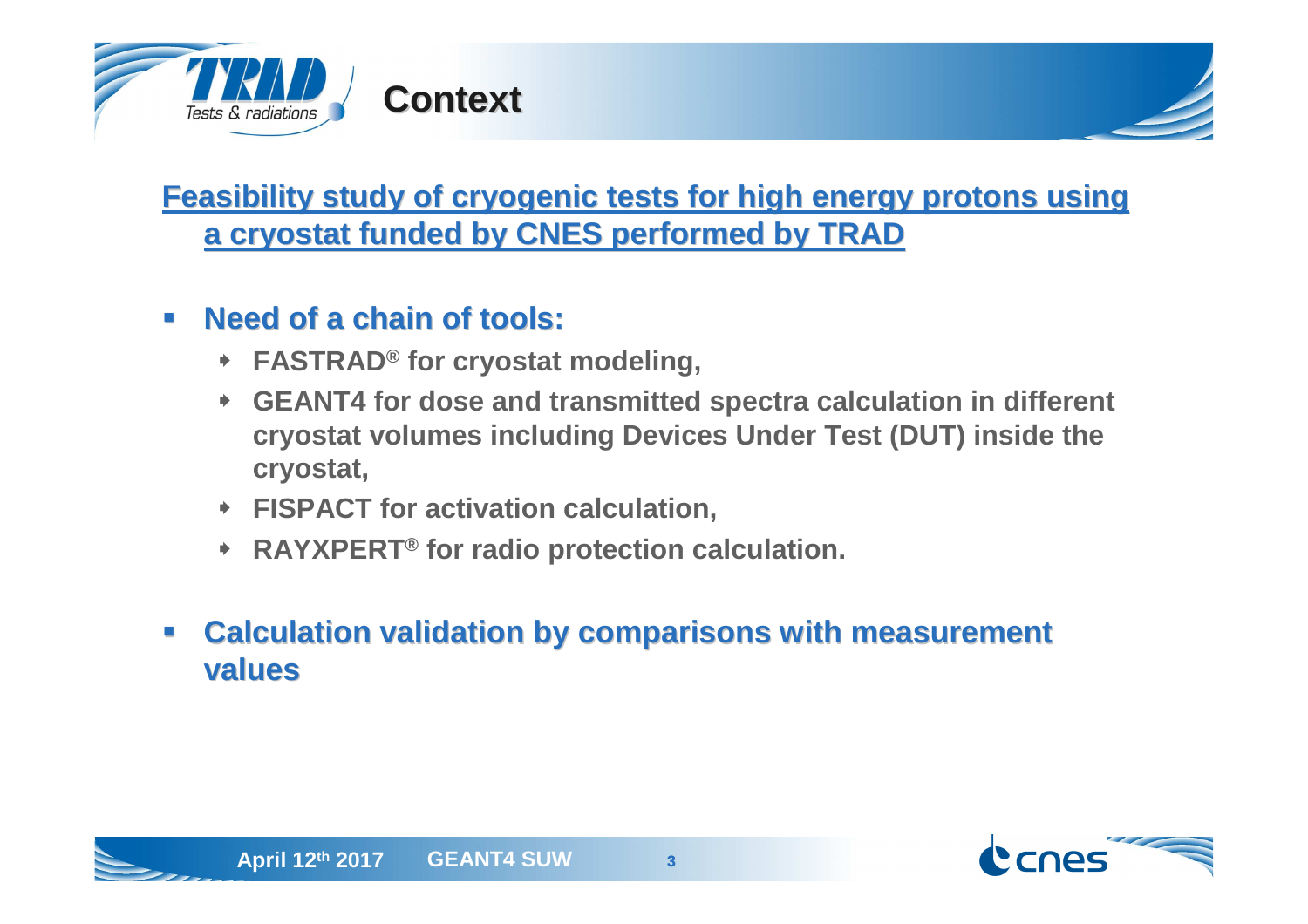

- **Example 3 Software presentation**
- **Cryostat model**
- $\mathcal{L}_{\mathcal{A}}$  **Dose estimation after irradiation**
	- **GEANT4 results**
	- **DUT level measurements**
- $\Box$  **Radioprotection calculation**
	- **Activation level determination**
	- **Dose rate calculation and radio protection conclusion**

#### $\mathcal{L}_{\text{max}}$ **Conclusion**

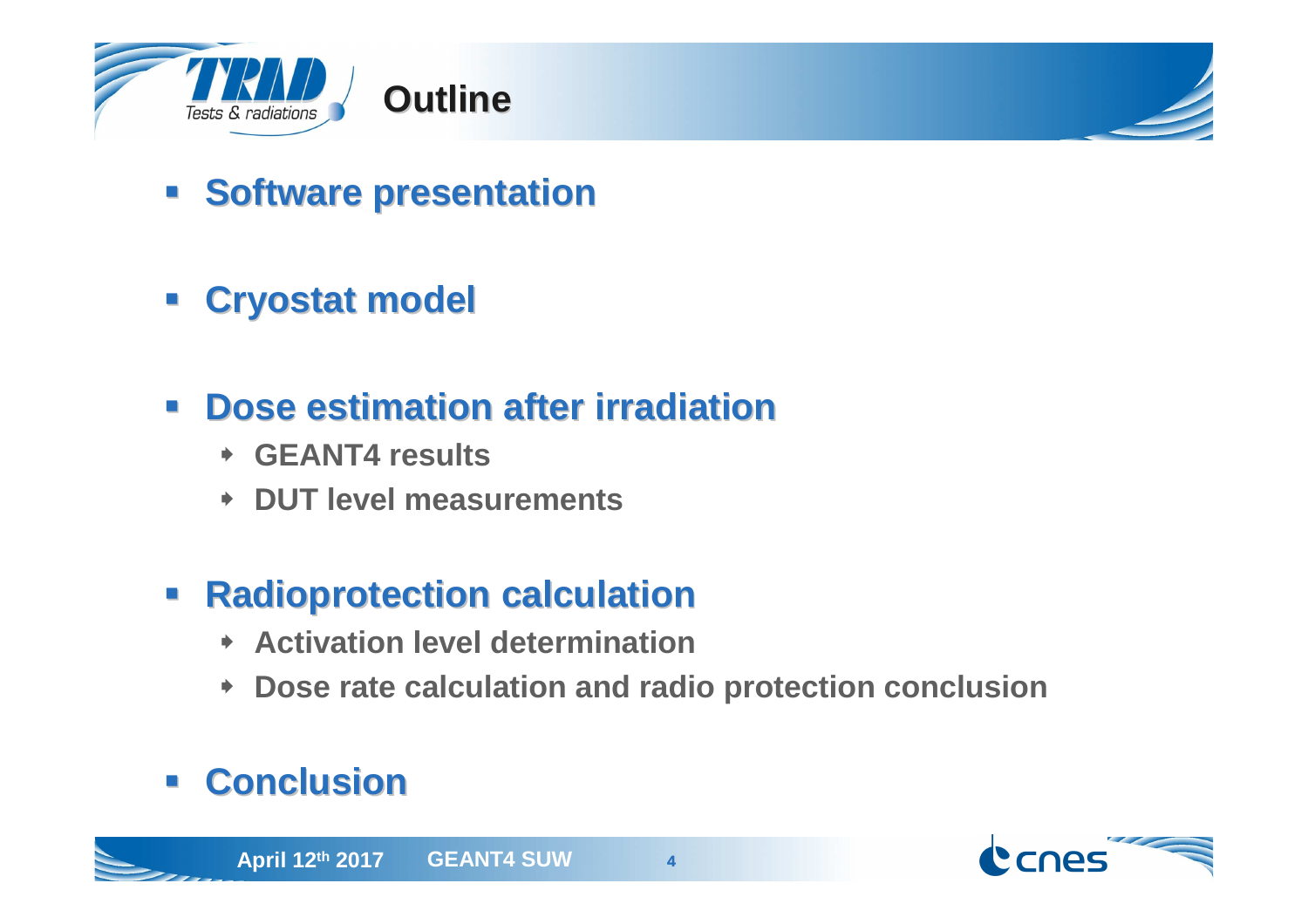

# **Tool presentation**

#### $\mathcal{L}_{\mathcal{A}}$ **FASTRAD**

 **Commercial 3D CAD software dedicated to dose calculation (sectoranalysis and RMC) in space environment. It is developed and distributed by TRAD**

 $\mathcal{L}_{\mathcal{A}}$ **GEANT4**

#### **I FISPACT:**

**'Multiphysics platform providing advanced simulation methods and employing complete nuclear data for both neutron and chargedparticle interactions.'**

**It is developed and maintained by the United Kingdom Atomic Energy Authority** 

#### $\mathcal{L}_{\mathcal{A}}$ **RAYXPERT:**

**Commercial 3D CAD software dedicated to dose rate calculation (FMC) in nuclear & medical environment. It is developed and distributed by TRAD**





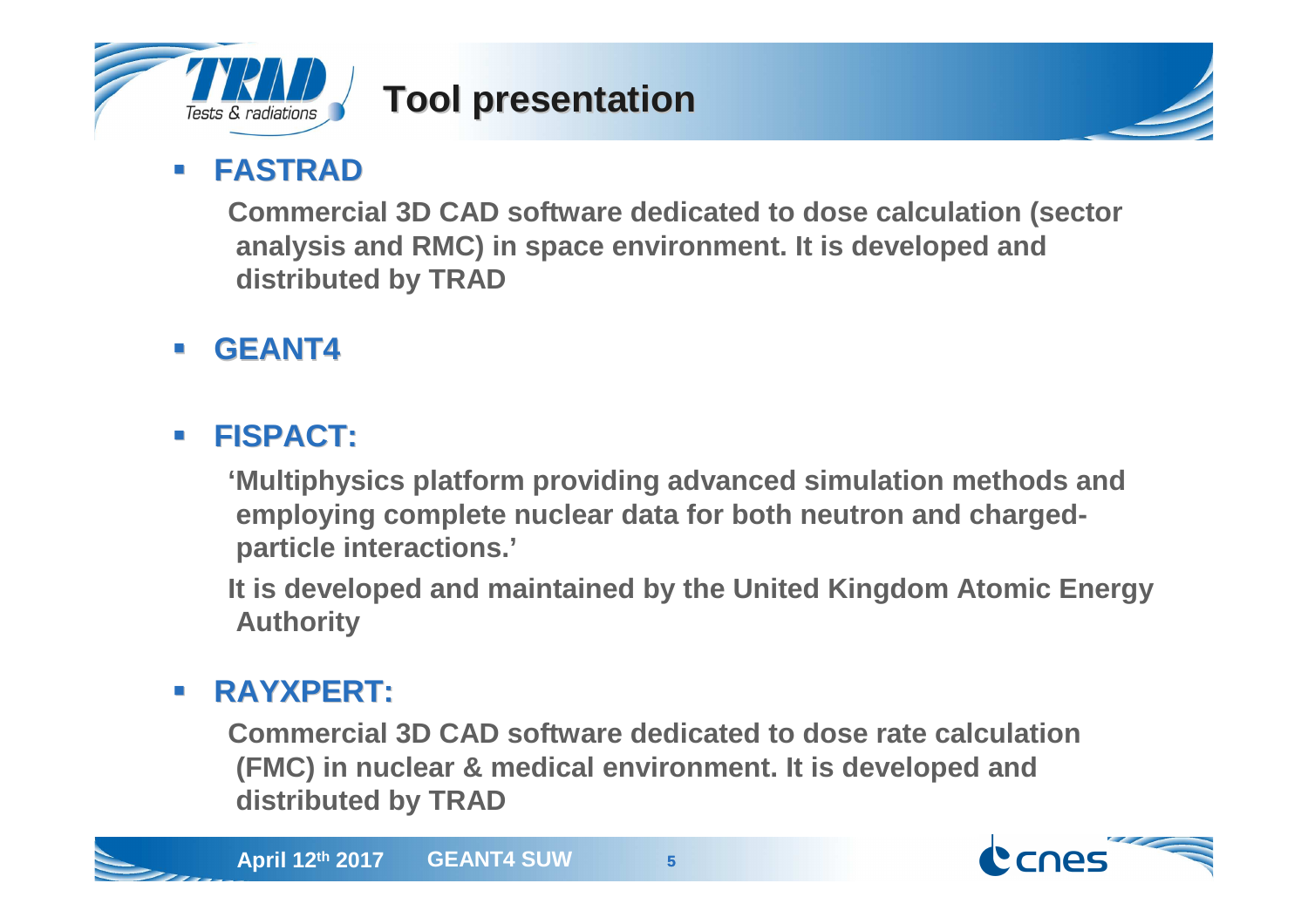

# **Cryostat model - FASTRAD**



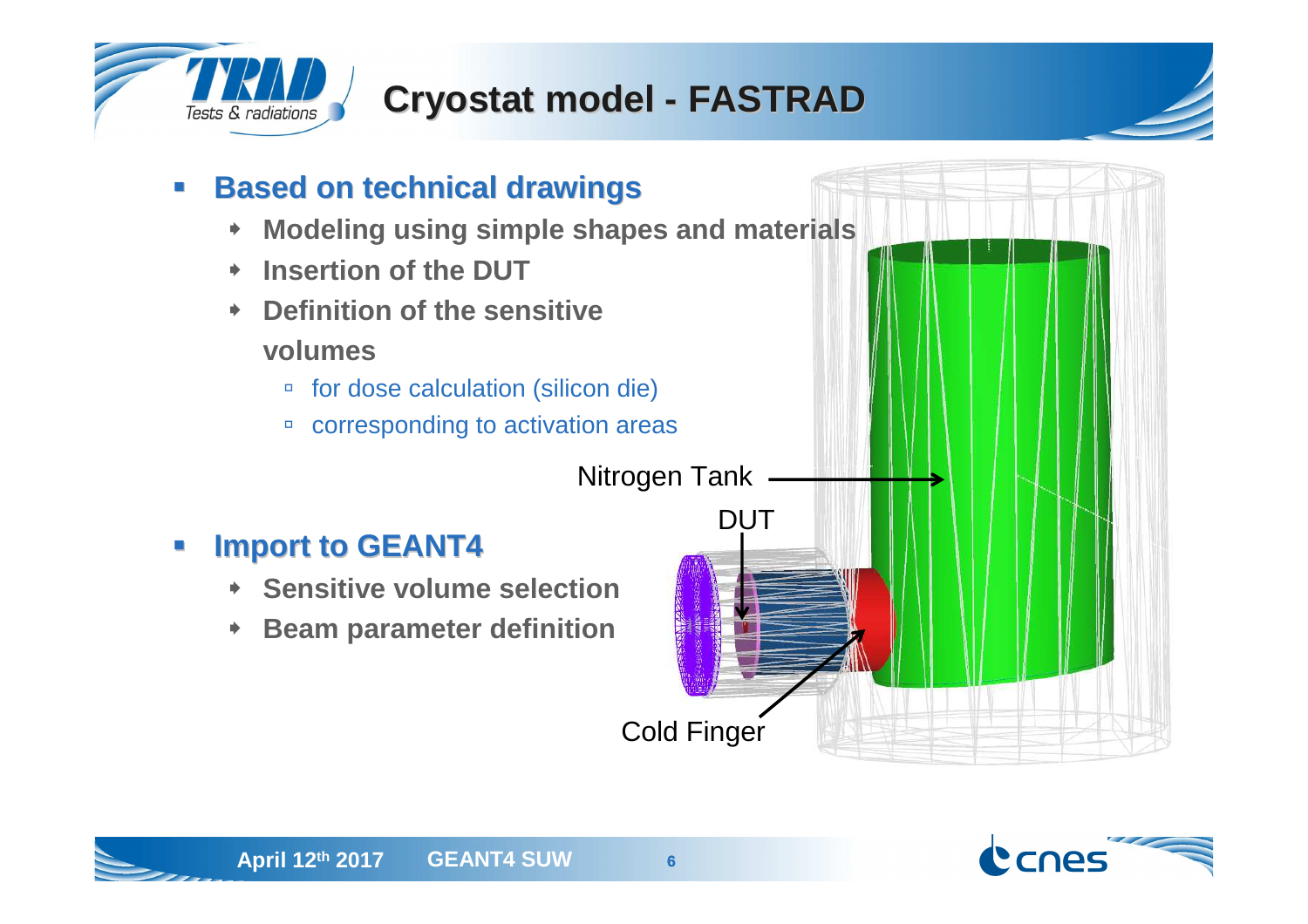

# **GEANT4 Calculation**

### **Project modifications for post-processing**

- $\overline{\phantom{0}}$  **Dose calculation**
	- **Particle importance biasing: dose rate for an equivalent flux of <sup>1</sup> proton/cm²**

#### $\overline{\phantom{a}}$ **Transmitted spectra in the activation areas:**

- **Different particle types:** 
	- $\Box$ Electrons,
	- $\Box$ Photons,
	- □ Protons,
	- □ Neutrons
- **Energy group sampling corresponding to input needed foractivation software**





**Spectra at DUT level for 60 MeV protons**

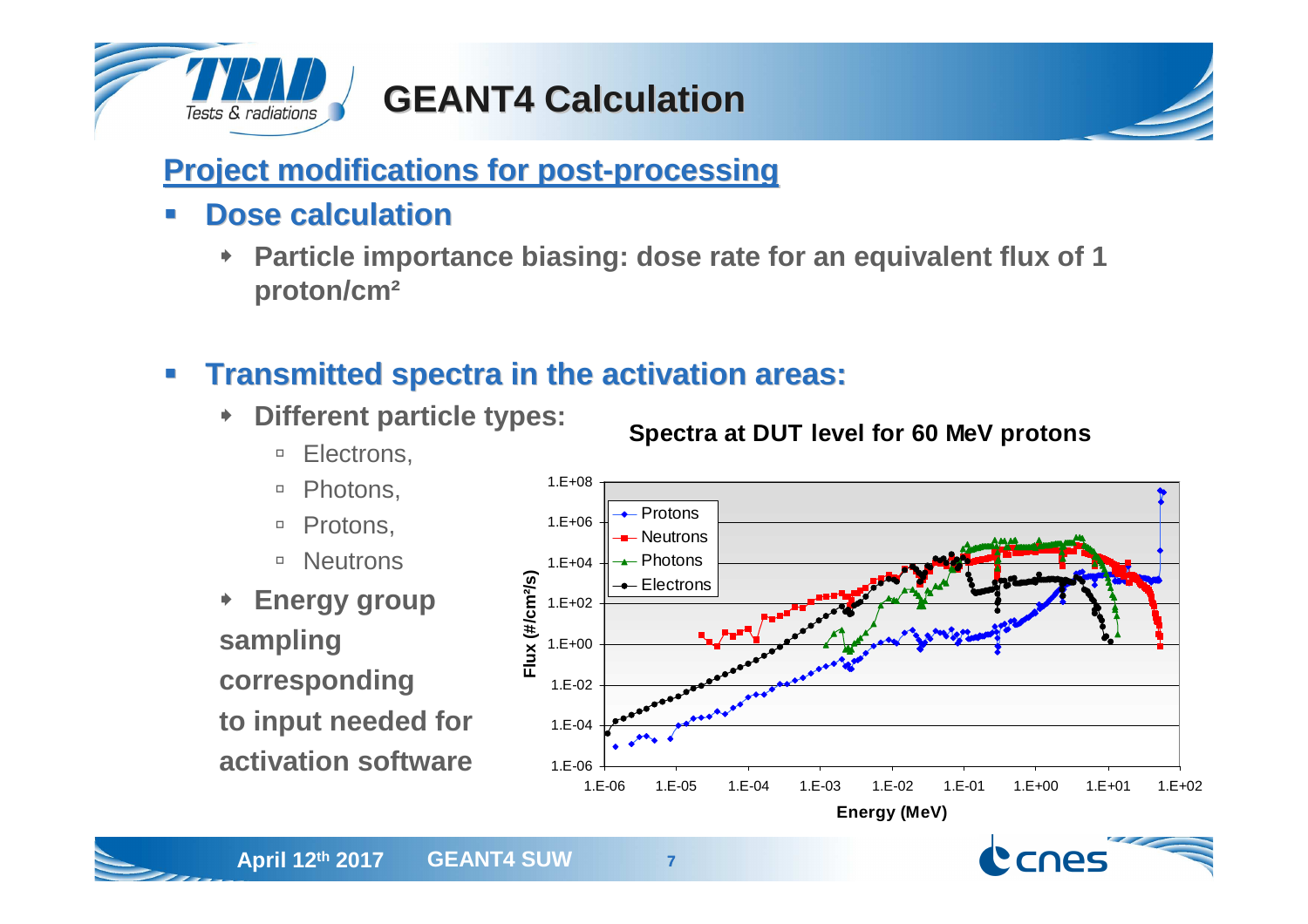

### **First Phase: TID & TNID dosimeter calibration**

- ┛ **List of potential dosimeters**
- **Dosimeter irradiations without cryostat for different proton energies**┛
- ┛ **Study of the parameter drifts**

**Calibration curve for DOSELEC**

 **Creation of the calibration curves: deposited dose according to drift**  $\mathcal{L}_{\mathcal{A}}$ 



- U **Selection of the most suitable dosimeter for TID & TNID considering these calibration curves:**
	- ◆ **TID: DOSELEC (TRAD), P-Channel MOSFET**
	- **TNID: TLP190B (Toshiba), GaAlAs Optocoupler & Photodiode**◆





**Calibration curve for TSD**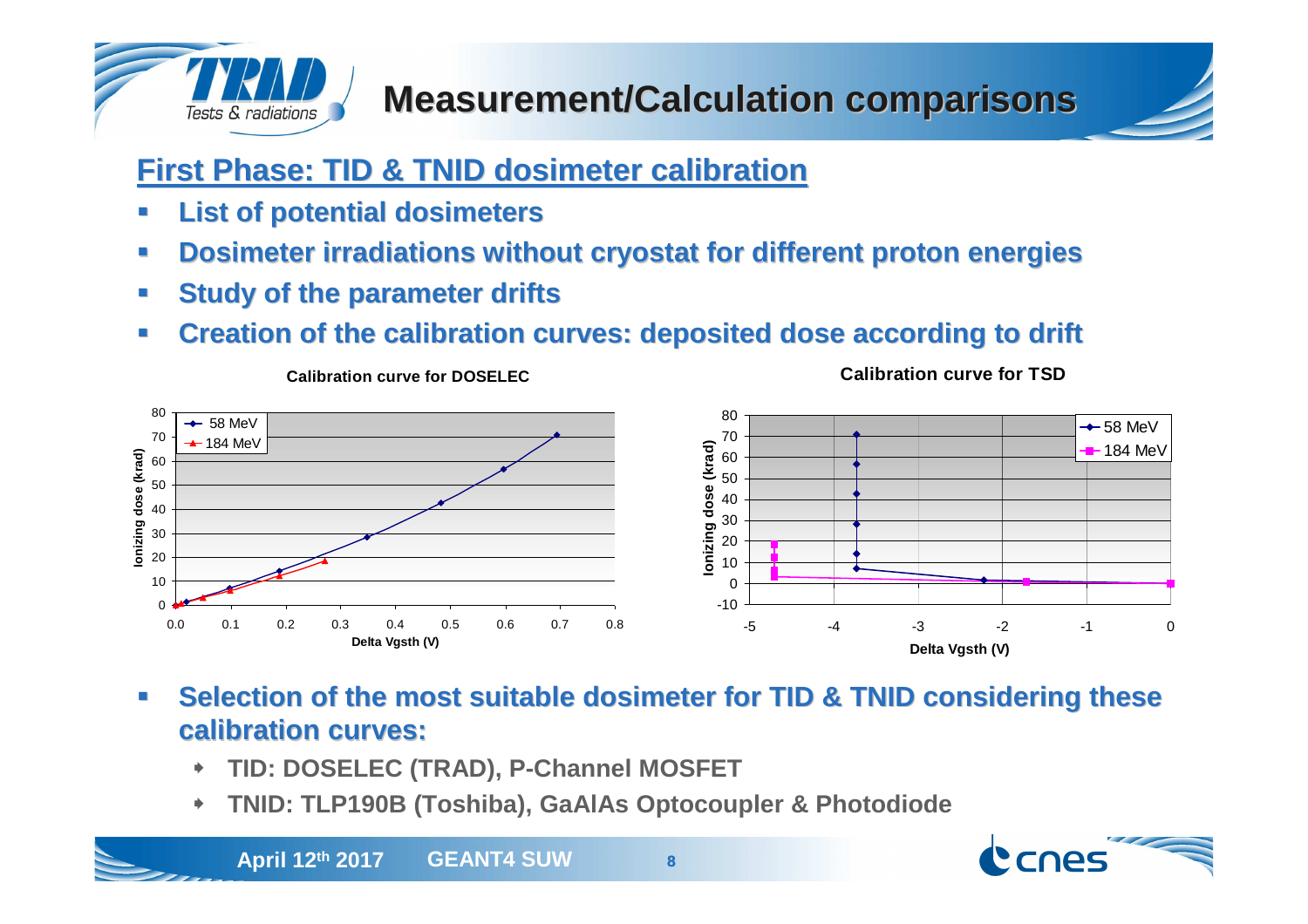

### **Measurements at DUT level using different dosimeters for 60 MeV protons**

#### **TID: DOSELEC (TRAD), P-Channel MOSFET** $\mathcal{L}_{\mathcal{A}}$

|                               | Fluence (protons/cm <sup>2</sup> ) |         |         |       |           |             |           |  |  |
|-------------------------------|------------------------------------|---------|---------|-------|-----------|-------------|-----------|--|--|
| <b>Calculation / Measures</b> | $1E + 10$                          | $3E+10$ | $5E+10$ | 7E+10 | $1E + 11$ | $1.5E + 11$ | $2E + 11$ |  |  |
| Difference (%)                | $-15$                              | $-14$   | $-14$   | $-13$ | -13       | $-12$       | $-12$     |  |  |

#### $\mathcal{L}_{\mathcal{A}}$ **TNID: TLP190B (Toshiba), GaAlAs Optocoupler & Photodiode**

|                               | Fluence (protons/cm <sup>2</sup> ) |         |         |       |           |             |         |  |  |
|-------------------------------|------------------------------------|---------|---------|-------|-----------|-------------|---------|--|--|
| <b>Calculation / Measures</b> | $1E+10$                            | $3E+10$ | $5E+10$ | 7E+10 | $1E + 11$ | $1.5E + 11$ | $2E+11$ |  |  |
| Difference (%)                | $-35$                              | $-17$   | $-14$   |       | -5        | $-4$        | -5      |  |  |

### **Match between measurement and simulation => chain validated @ 60 MeVPossibility to use it at higher energies**



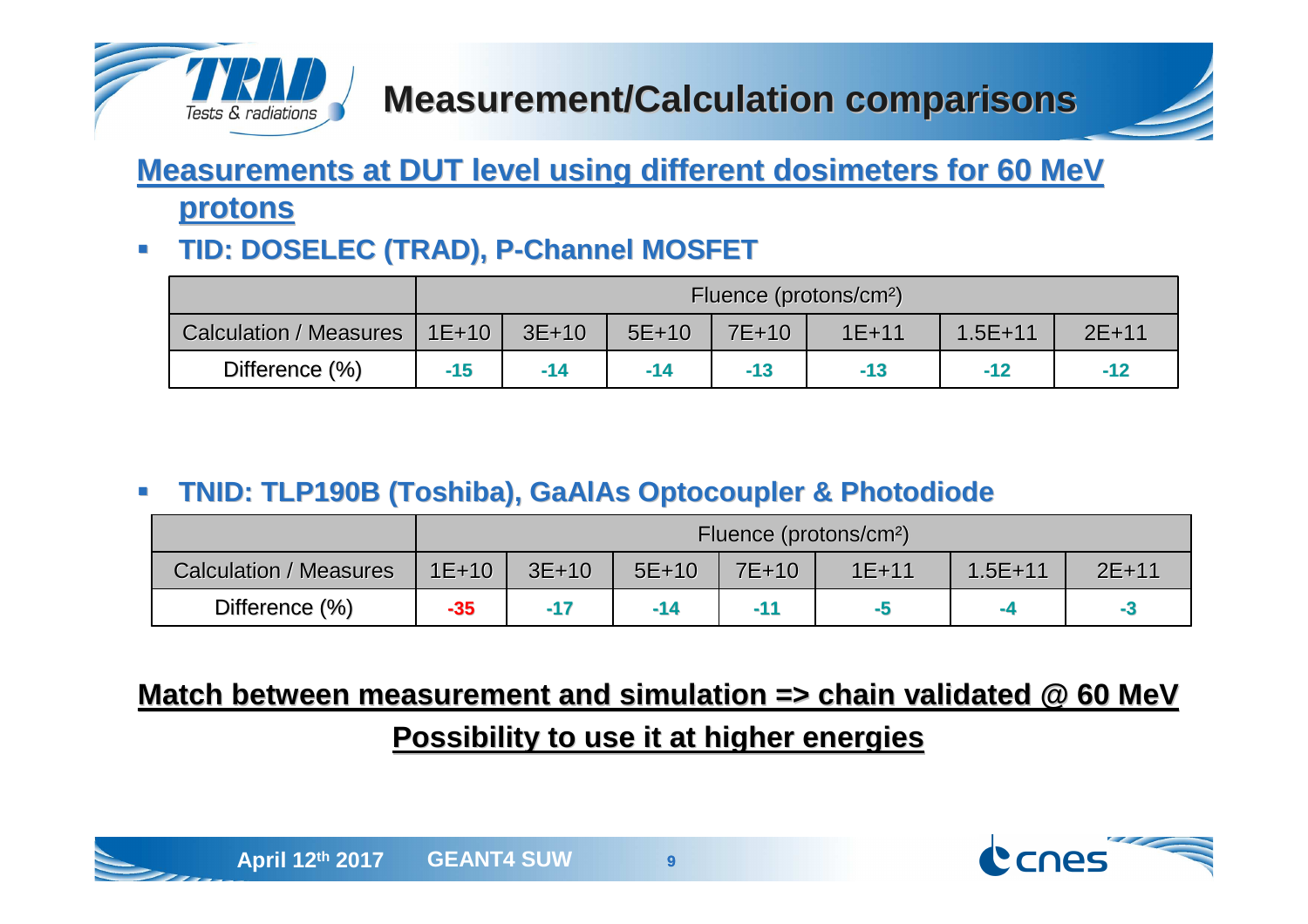

## **Activation-FISPACT/Radioprotection-RAYXPERT**

### **60 & 185 MeV proton radiological inventory**

- u **Activity for each isotope**
- **Input for radioprotection calculation**u

### **Radioprotection calculation**

- **Maximum H\*10 dose rates:** u
	- **4.1 µSv/h @ 10 cm from the cryostat**
	- **69 µSv/h @ cryostat surface**
	- **=> Controlled area**

# **Safety measures:**

- **Proton beam room alreadya controlled area**
- **No need to implement additional safety plan**



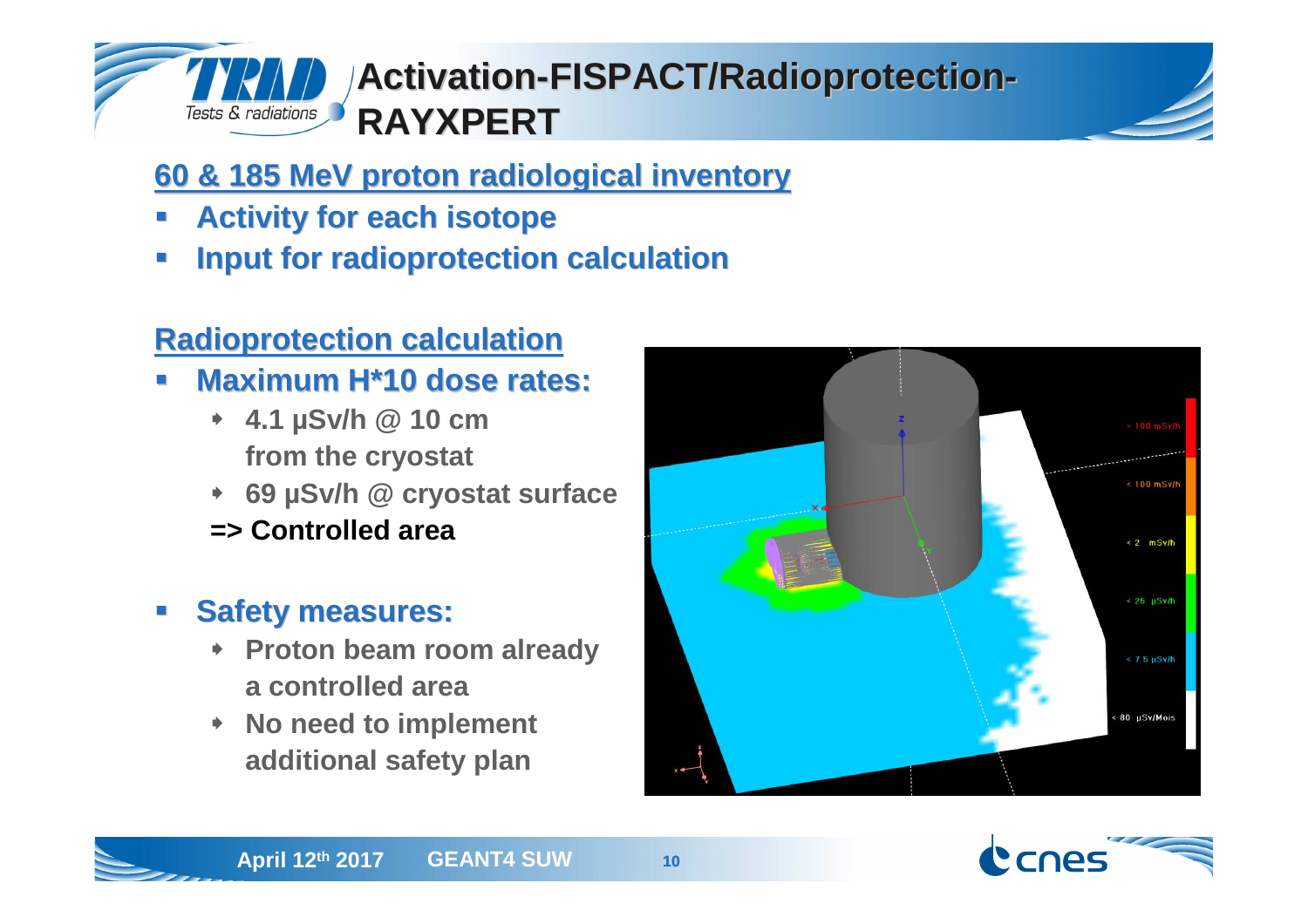# **Activation-FISPACT/Radioprotection-RAYXPERT**

### **Decrease of H\*10 dose rates**

### **30 minutes after irradiation**

Tests & radiations

- **at 10 cm from the cryostat:** u **from 4.1 to 1 µSv/h**
- **at cryostat surface:** u **from 69µSv/h to 18µSv/h**



**Comparisons between calculation and measurements at 60 MeV:**

### **Not possible to consider the same configuration**

- **Measurement: 20µSv/h for 2E+11 protons/cm², 10 minutes after irradiation and**   $\blacklozenge$ **behind a collimator**
- ⋫ **Calculation: 46µSv/h for 1E+11 protons/cm² at the end of the irradiation at the glass window contact**

### **H\*10 dose rate measurement and calculation give equivalent results**



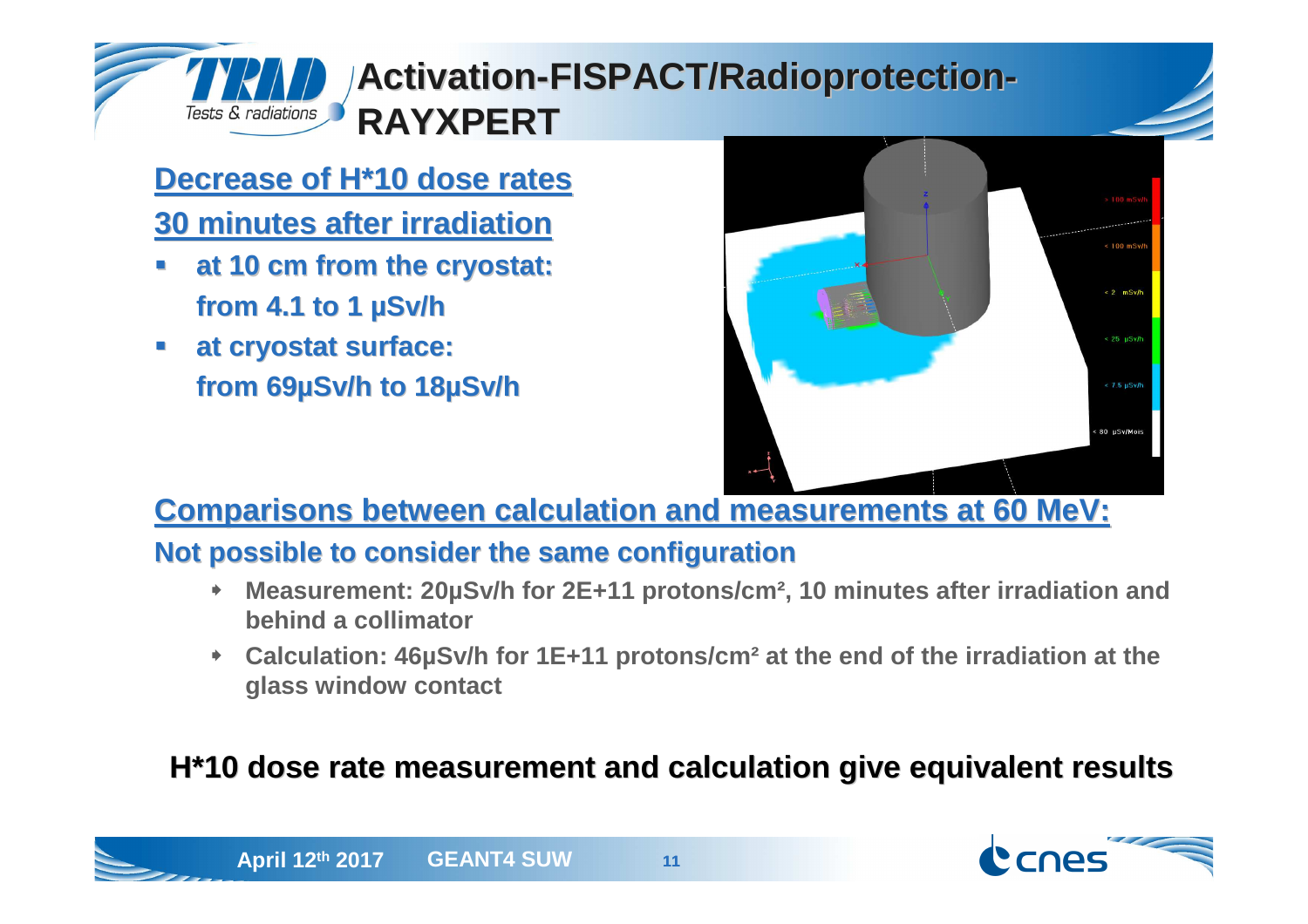

- **A chain of software tools including GEANT4 has been used to assess the feasibility of a proton irradiation at very low temperatures using a cryostat**
- $\mathcal{L}^{\mathcal{A}}$  **Comparisons at room temperature for 60 MeV protons between**
	- **GEANT4 calculation results and irradiation measurementsvalidating the simulation results**
	- **H\*10 dose rate measurement and calculation give equivalent results**
- $\mathcal{L}_{\mathcal{A}}$  **185 MeV proton tests are possible without implementing additional safety measures and without delay due to cryostat activation**